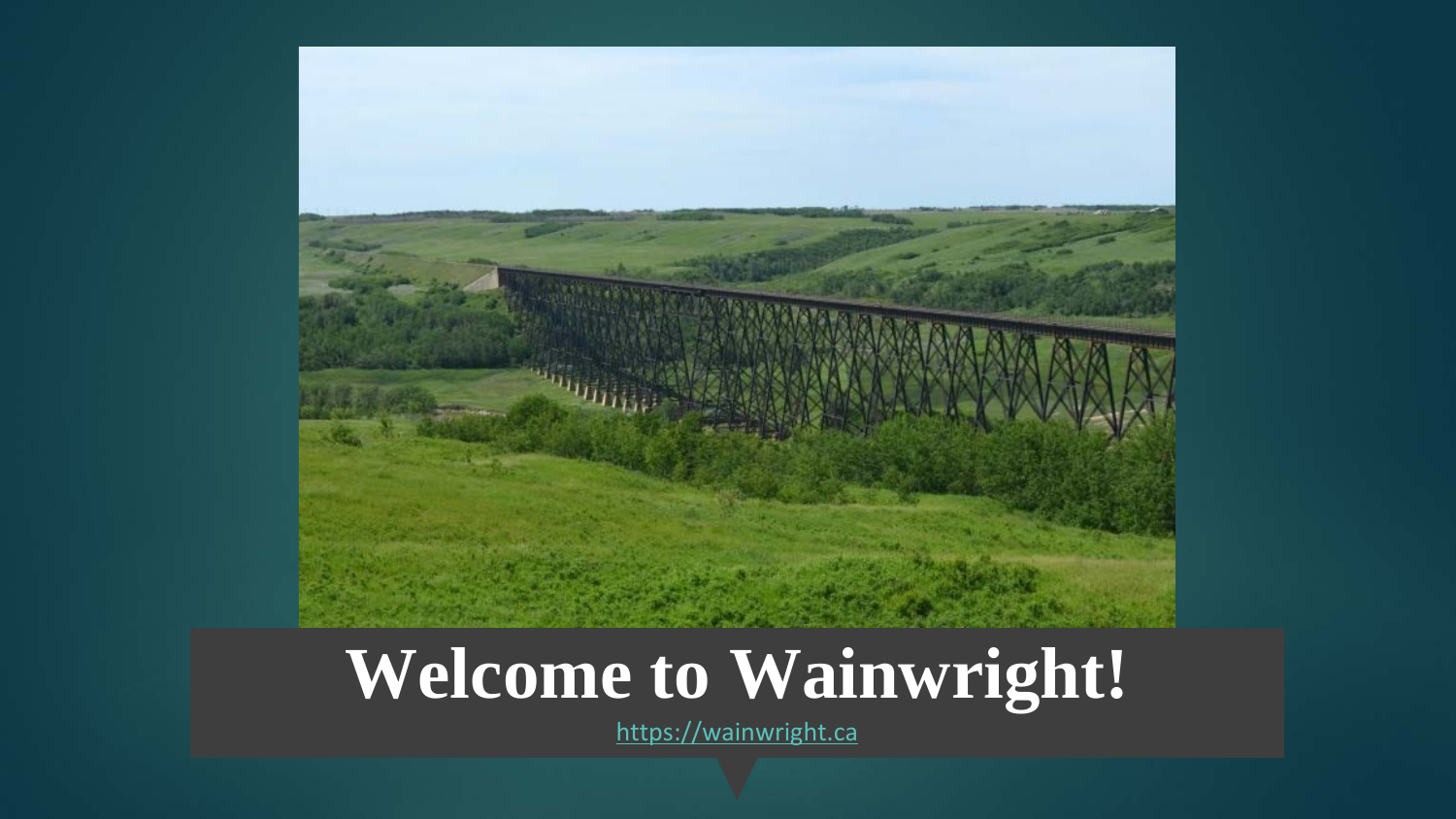



### **Location**

- $>$  51 km west of Alberta-Saskatchewan border
- $>$  206 km (2 hrs) east of Edmonton
- $> 1$  % hrs southwest of Lloydminster

 $\sum$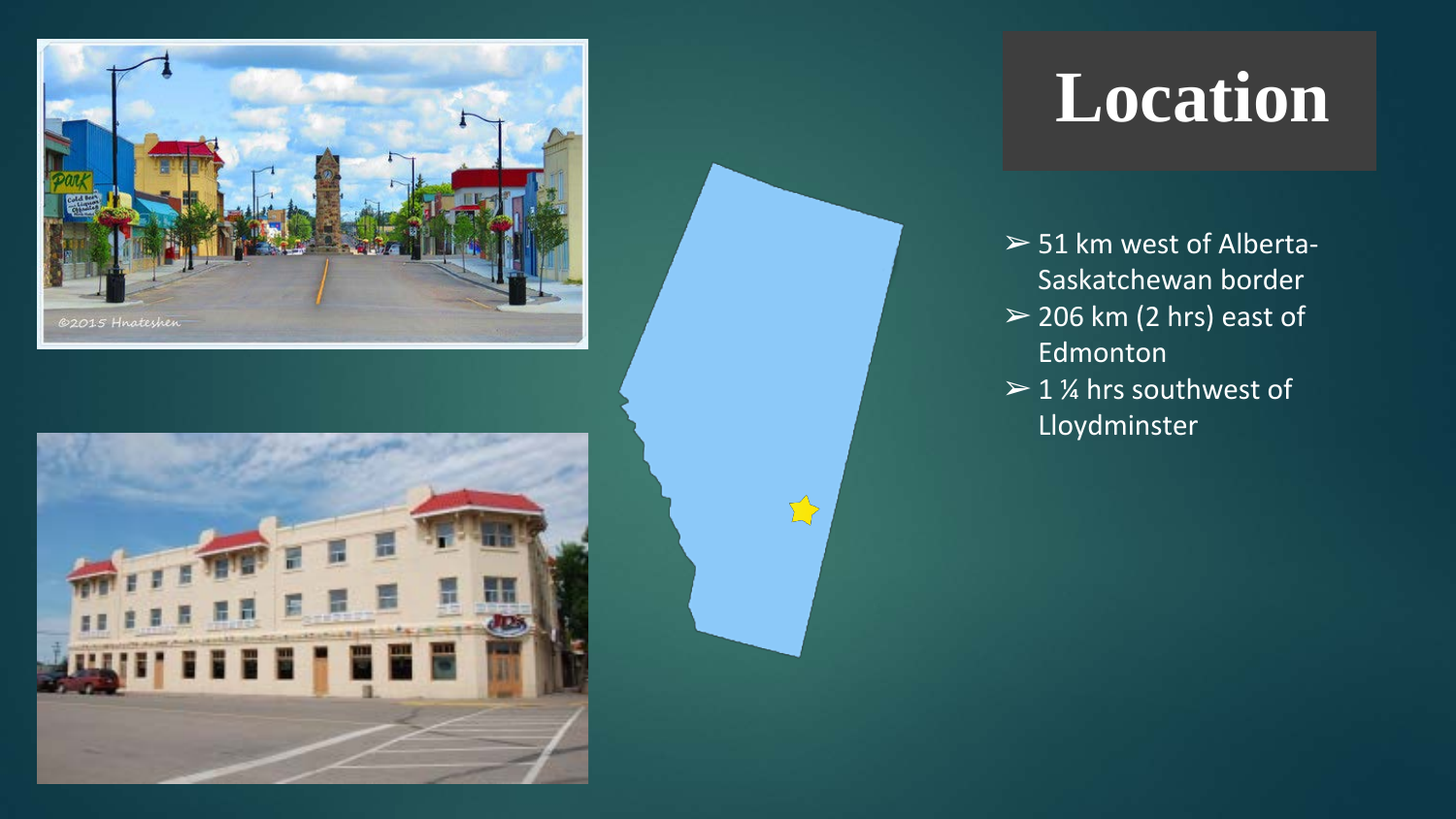



# **Town of Wainwright**

- $\triangleright$  Population: 6,270
- $\triangleright$  Median age: 37.5
- 15.2% of population 65+
- Economic Base:
	- o Agriculture
	- o Canadian Forces Base Wainwright (1,000 personnel & troops)
	- o Oil & Gas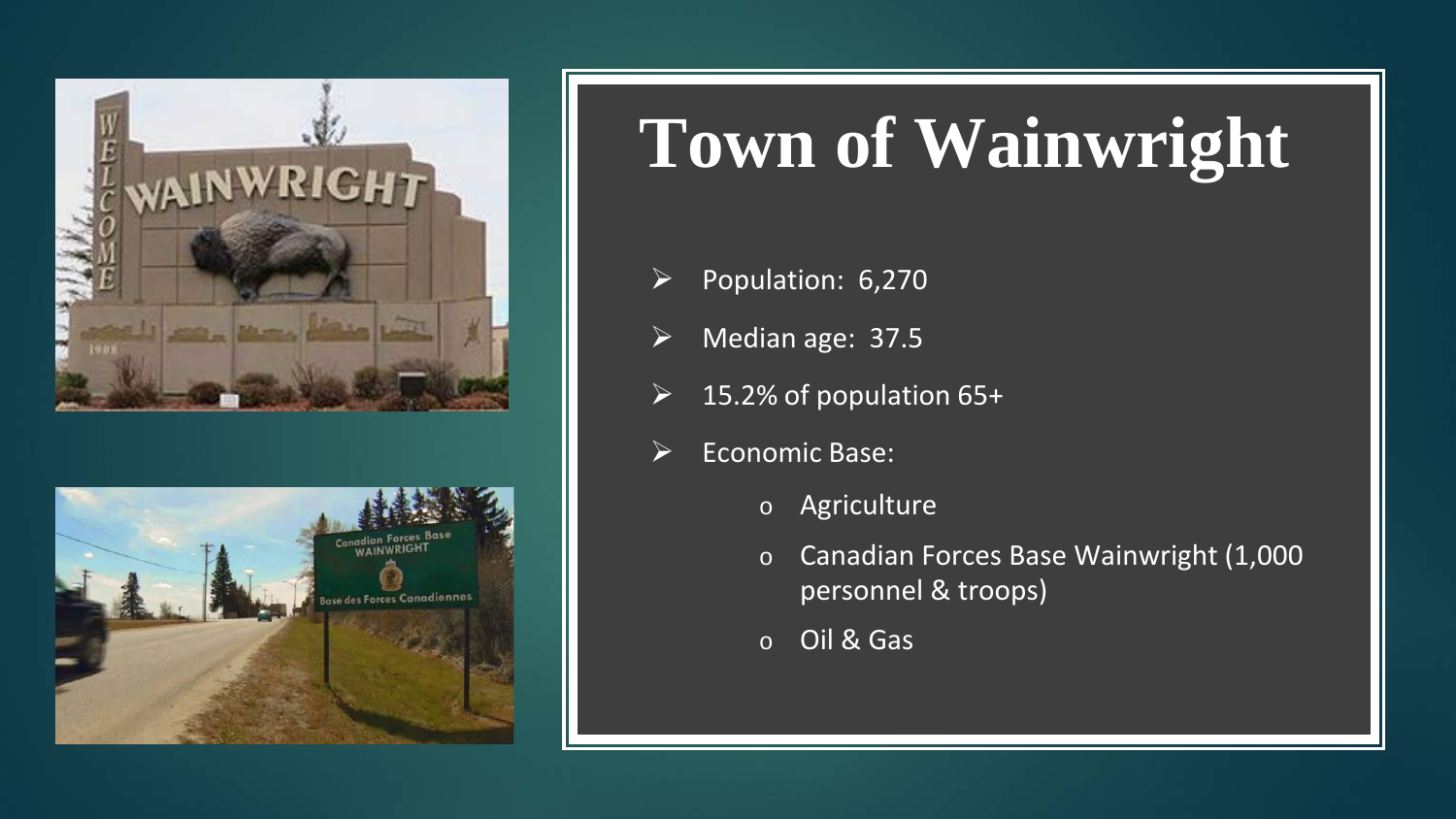

### **Recreation**

- $\triangleright$  Peace Memorial Multiplex and Communiplex
- $\triangleright$  Stampede grounds
- $\triangleright$  Equine centre
- $\triangleright$  Curling rink
- $\triangleright$  Bud Cotton Buffalo Paddock
- Wainwright District Museum

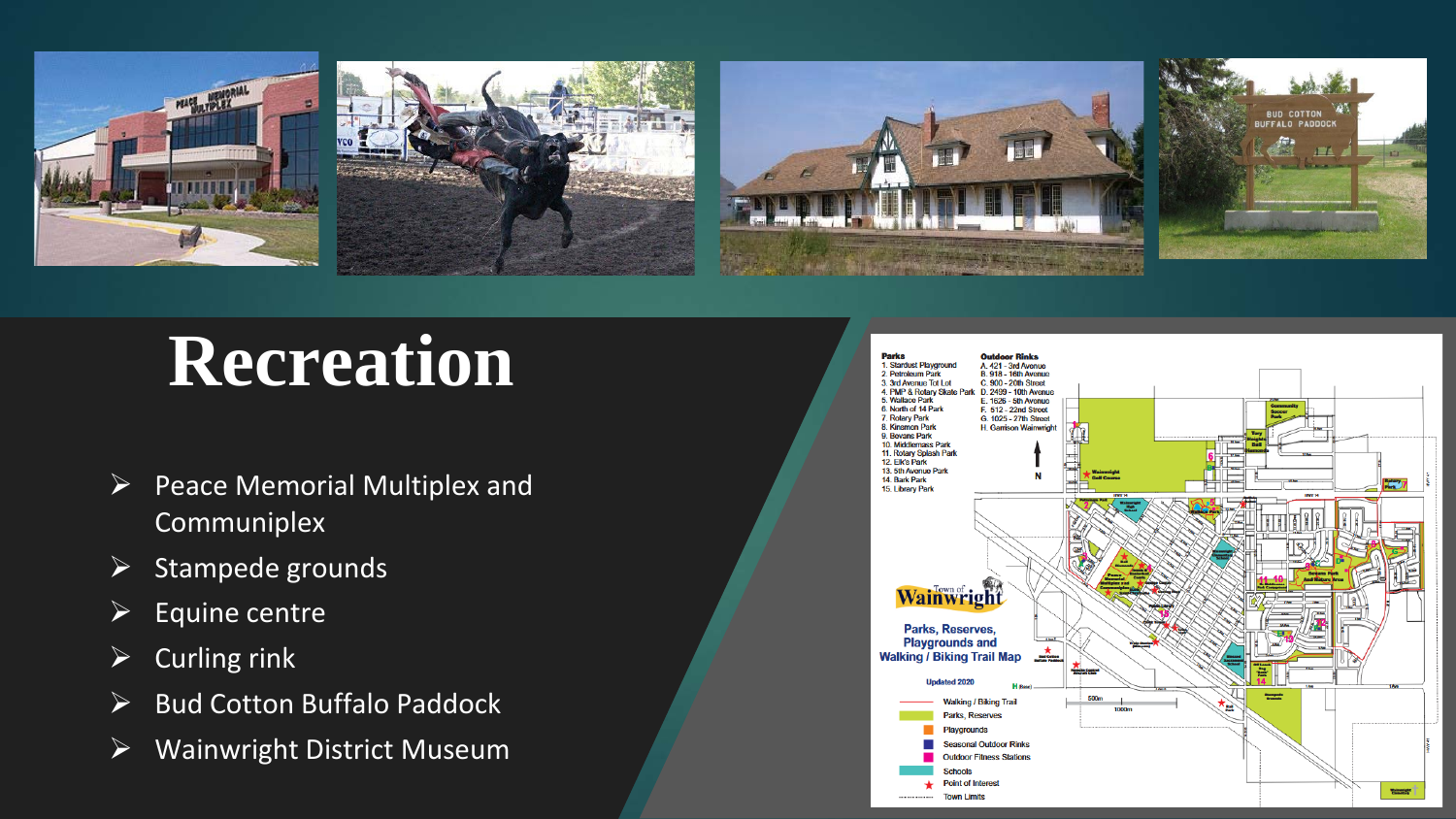### **Municipal District of Wainwright**



 $\triangleright$  Population: 4,480  $\triangleright$  Median age: 36.3 9.8% of population 65+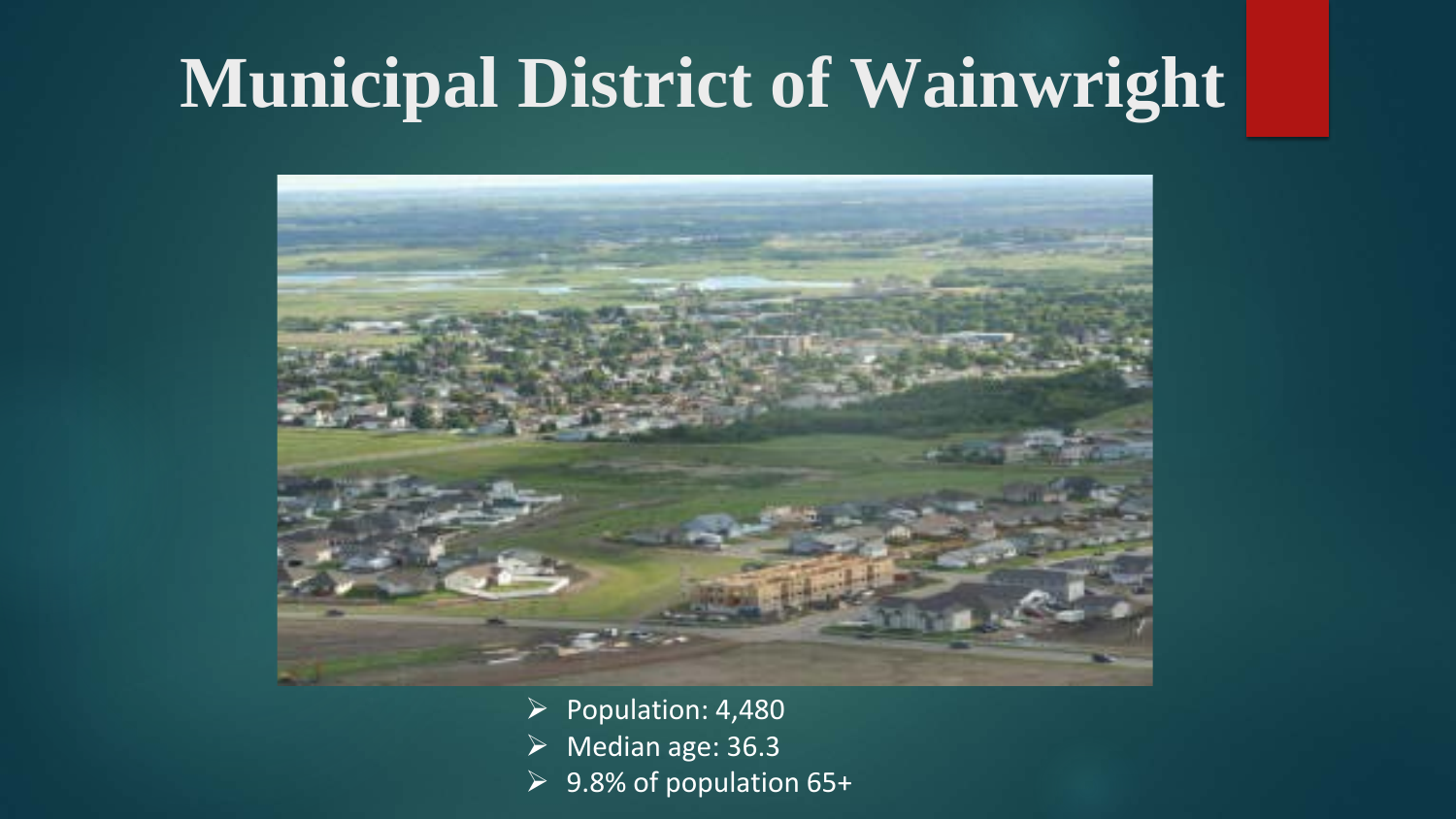# **Wainwright Health Care Complex**

530 6 Ave Wainwright, AB T9W 1R6 (780) 842-3324

- $\geq$  24-hour active emergency
- $\triangleright$  65 Auxiliary beds
- $\geq$  25 Acute care med/surgical beds
- 120 Long term care beds
- $\triangleright$  12 Physicians
- $\triangleright$  Surgery
- **Obstetrics**
- $\triangleright$  Cardiac wellness clinic
- $\triangleright$  Primary stroke centre
- $\triangleright$  AADAC
- $\triangleright$  Family counselling
- $\triangleright$  Mental health services
- Social services
- $\triangleright$  Home care
- Community health services